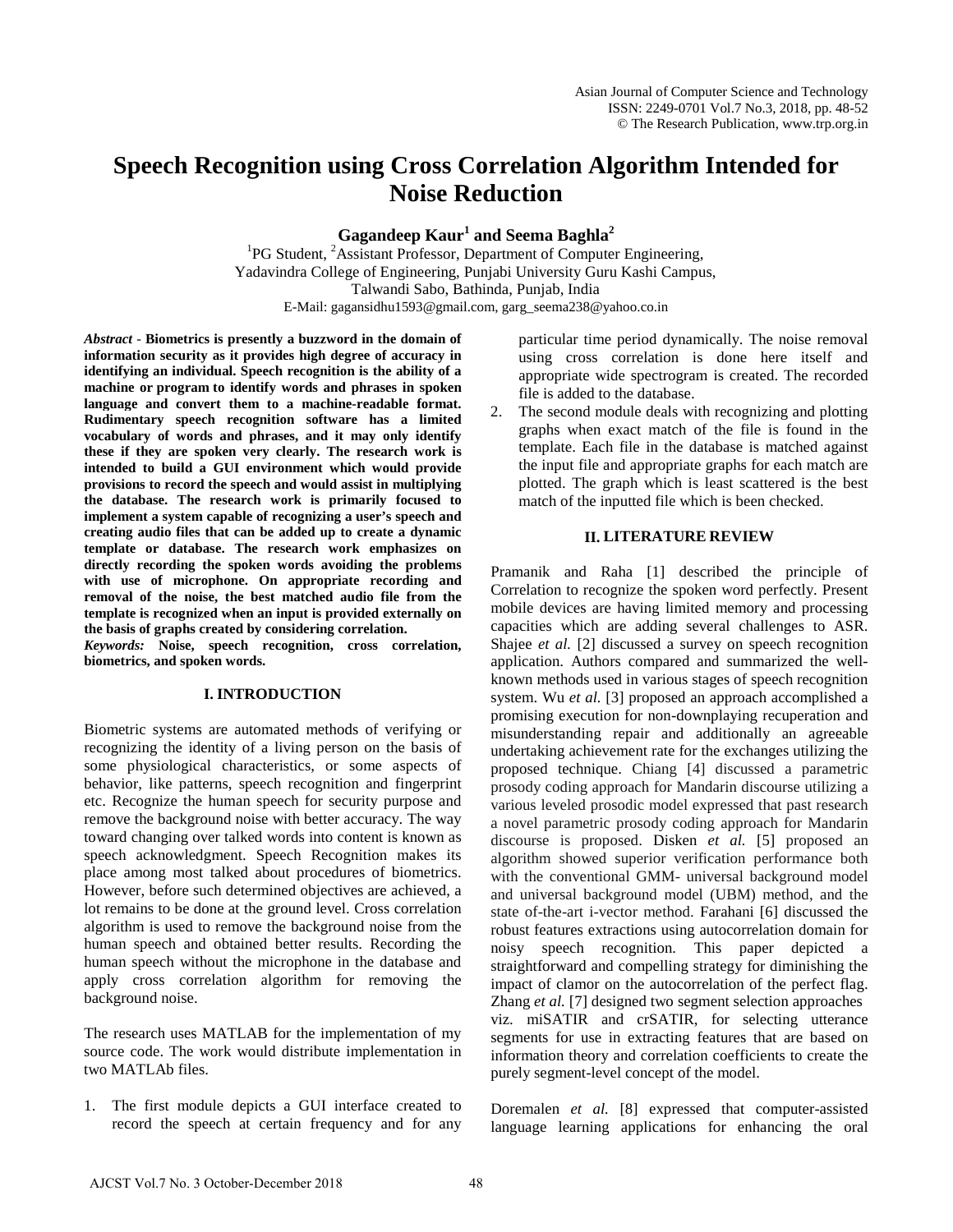aptitudes of low-capable students need to adapt to non-local discourse that is especially testing. The primary analysis on expression determination demonstrates that the disentangling procedure can be enhanced by advancing the dialect show and the acoustic models. Himanshu *et al.* [9] described a phonetic approach, pattern acknowledgment approach and artificial insight approach to abridge and think about a portion of the notable techniques utilized as a part of different phases of discourse acknowledgment framework and recognize inquire about subjects. Hasan [10] stated that previous research correlation based method using the autocorrelation function and the YIN. The autocorrelation function and also YIN is a popular measurement in estimating fundamental frequency intimae domain. Saini *et al.* [11] proposed technique speech recognition has been taken over by a deep and smart learning method called long short-term memory. Authors simulate different algorithms of speech processing in MATLAB. Hidden Markov Model and cross-correlation. Stern *et al.* [12] presented a study using signal handling strategies that are persuaded by our comprehension of binaural observation and binaural innovation. Elavarasi and Suseendran [13] proposed a procedure by actualizing this discourse acknowledgment innovation in a vastly improved manner to deal with the gadgets through voice from anyplace and in whenever. Shankaranand *et al.* [14] examined a strategy to perceive the discourse quicker with more precision, speaker acknowledgment is trailed by discourse acknowledgment. MFCC/Autocorrelation is utilized to extricate the attributes from the information discourse motion as for a specific word articulated by a specific speaker.

## **III. METHODOLOGY**

The methodology includes the following phases [3, 4, 7, 9] for accomplishing the objectives.

*Phase I: Study:* The study phase emphasis on studying speech recognition as biometric in detail involving its current status, limitations, implementation, advantages and disadvantages.

*Phase II: Analysis:* The next phase is that of analysis. The deliverable result at the end of this phase is a document identifying the specifications to implement the most suitable algorithm in terms of accuracy.

*Phase III: Design and Development:* This phase uses the requirement specification document and converts the requirements into framework. The framework defines the components, their interfaces and behaviors. The deliverable design document is the architecture that describes a plan to implement the concerned algorithm. It represents the "How" phase.

*Phase IV: Testing:* This phase includes various tests and experiments that helps to discover potential errors and limitations in the implementation phase. Testing is the process with specific intent of finding errors prior to delivery to the end user. Strategy for testing comprises of test case design methods and provides guidance describing the steps to be conducted as part of testing, plan when and where they need to be imposed and how much effort, time and resource are required.

*Phase V: Implementation:* In this phase the proposed implementation model has been implemented in a simulated environment to achieve the objective of the system. This phase uses the architectural document from the design phase and the requirement document from the analysis phase, to obtain and use the model. The implementation phase deals with issues of quality, performance, maintenance etc.

The research uses MATLAB for the implementation of my source code. The work would distribute implementation in two MATLAB files. Figure 1 [1] shows the algorithm for flow of cross correlation for speech recognition

- 1. The first module depicts a GUI interface created to record the speech at certain frequency and for any particular time period dynamically. The noise removal using cross correlation is done here itself and appropriate wide spectrogram is created. The recorded file is added to the database.
- 2. The second module deals with recognizing and plotting graphs when exact match of the file is found in the template. Each file in the database is matched against the input file and appropriate graphs for each match are plotted. The graph which is least scattered is the best match of the inputted file which is been checked.



Fig. 1 Cross correlation flow for speech recognition

## **IV. RESULTS**

Figure 2 shows the designed GUI interface for speech recognition. The left panel of the figure shows the textboxes and buttons which can be filled and adjusted as per user's preferences. The user can enter recording sampling rate, recording duration in seconds, and filename according to his/her priority. Time in samples.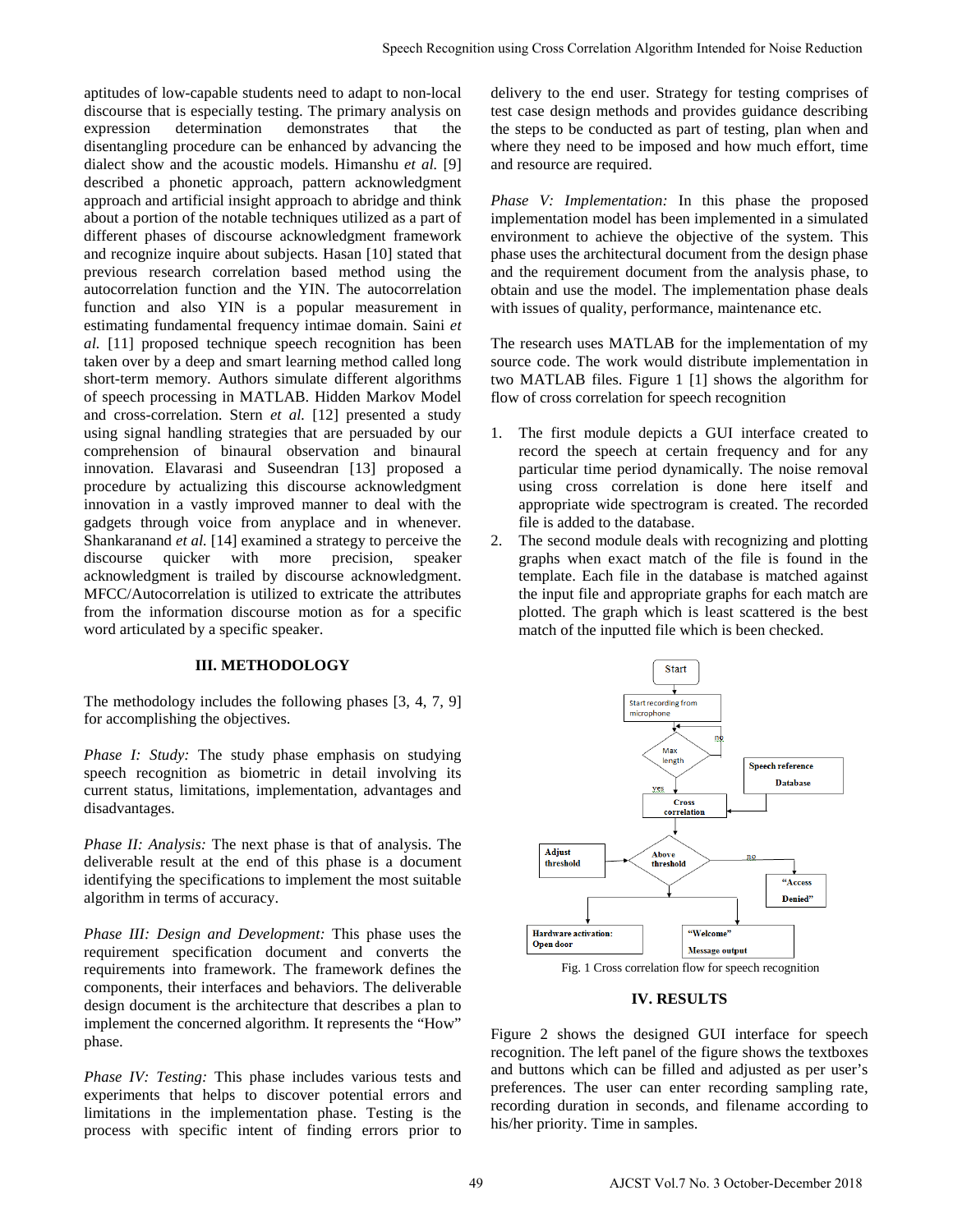- 1. Frame number
- 2. Wideband spectrogram



Fig. 2 Designed GUI interface for speech recognition

Figure 3 shows the plotted graph as per 16000 samples/second. In first segment, X-axis indicates the "Time in samples per second" and Y-axis indicates the dynamically recorded "value".



Fig. 3 Graph at 16000 samples/second

Figure 4 shows the plotted lines for involved Log Energy (red color) and Zero Crossings (blue color) against Frame number.



Fig. 4 Log Energy (red color) and Zero crossings (blue color) against Frame number and wideband spectrogram

The bottom section depicts the wideband spectrogram. In first segment, X-axis indicates the "Time in samples per second" and Y-axis indicates the dynamically recorded "value". In second segment, X-axis refers to the "frame number" of the recorded speech (red color refers to Log energy and blue color line refers to Zero crossings) and Yaxis shows the value scale. In third segment, X-axis refers to the wide spectrogram of the recorded speech and Y-axis indicates the frequency scale in Hertz. On running the code, the entered file is checked against all the speech files present in the template or database as shown in figure 5.



The entered file is compared with each file in the database and the subsequent graphs are plotted. The file whose graph is minimum scattered is the best match with the entered file to be checked. Figure 6 shows the appropriate plotted graphs against the entered file to be checked and it is found that the best match is made.



The different readings obtained from the designed interface are detailed in the Table I to Table IV. Table I depicts the maximum log energy attained by different wav files when executed against particular sampling rate for a defined duration in seconds and figure 7 depicts the maximum log energy attained by different wav files when executed

against particular sampling rate.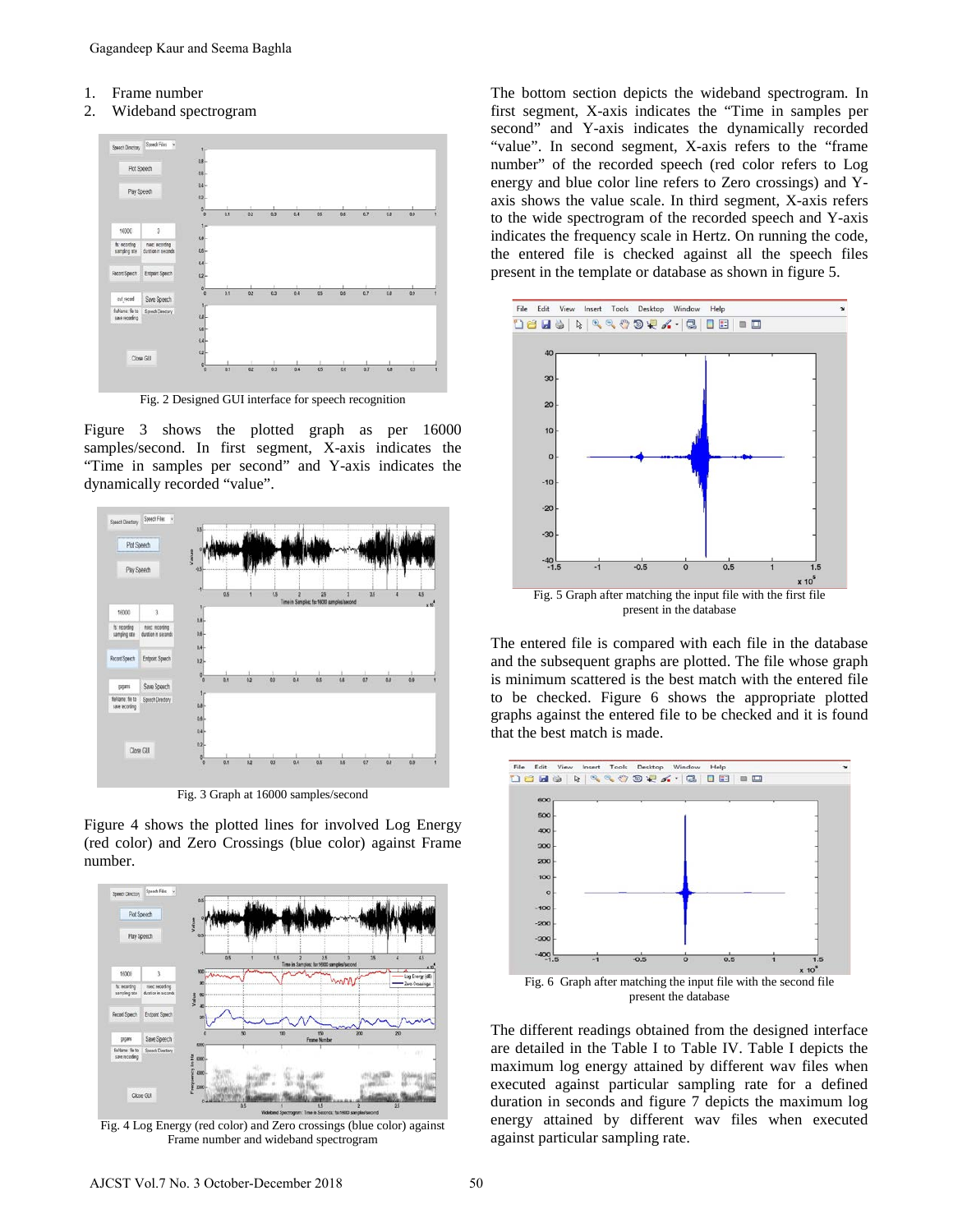| <b>File Name</b>   | <b>Sampling</b><br>Rate | <b>Duration</b><br>(sec) | Max.Log<br><b>Energy dB</b> |
|--------------------|-------------------------|--------------------------|-----------------------------|
| One1               | 16000                   | 5                        | 120                         |
| Tw <sub>0</sub> 2  | 16000                   | 5                        | 125                         |
| Hello <sub>3</sub> | 20000                   | 5                        | 115                         |
| Bye4               | 20000                   | 8                        | 120                         |
| A <sub>5</sub>     | 16000                   | 8                        | 120                         |
| B <sub>5</sub>     | 16000                   | 8                        | 119                         |
| C <sub>5</sub>     | 20000                   | 5                        | 120                         |
| D <sub>5</sub>     | 20000                   | 8                        | 108                         |
| Punjabi1           | 30000                   | 5                        | 110                         |
| Ycoe1              | 30000                   | 8                        | 110                         |

TABLE I MAXIMUM LOG ENERGY DB.



Table II depicts the zero crossing attained by different wasv files when executed against particular sampling rate for a defined duration in seconds. Figure 8 depicts the zero crossing attained by different wav files when executed against particular sampling rate for a defined duration.

| TABLE II ZERO CROSSING RESULT |
|-------------------------------|
|                               |

| <b>File Name</b><br>$(x^{max})$ | <b>Sampling</b><br>Rate | <b>Duration</b><br>(sec) | Zero<br>Crossing |
|---------------------------------|-------------------------|--------------------------|------------------|
| One1                            | 16000                   | 5                        | 22               |
| Tw <sub>0</sub> 2               | 16000                   | 5                        | 18               |
| Hello <sub>3</sub>              | 20000                   | 5                        | 83               |
| Bye4                            | 20000                   | 8                        | 82               |
| A <sub>5</sub>                  | 16000                   | 8                        | 102              |
| B <sub>5</sub>                  | 16000                   | 8                        | 82               |
| C <sub>5</sub>                  | 20000                   | 5                        | 90               |
| D <sub>5</sub>                  | 20000                   | 8                        | 93               |
| Punjabi1                        | 30000                   | 5                        | 78               |
| Ycoe1                           | 30000                   | 8                        | 79               |



Fig. 8 Reading with respect to zero crossing

Table III depicts the concentrated frequency attained by different wav files when executed against particular sampling rate for a defined duration in seconds. Figure 9 depicts the concentrated frequency in Hz attained by different wav files when executed against particular sampling rate for a defined duration in seconds.



TABLE III CONCENTRATED FREQUENCY IN HZ

| <b>File Name</b> | <b>Sampling Rate</b> | <b>Duration</b><br>(sec) | <b>Concentrated</b><br><b>Frequency in Hz</b> |
|------------------|----------------------|--------------------------|-----------------------------------------------|
| One1             | 16000                |                          | 1600                                          |
| Two2             | 16000                |                          | 1000                                          |
| Hello3           | 20000                |                          | 1100                                          |
| Bye4             | 20000                |                          | 500                                           |

A5 16000 8 1200 B5 16000 8 1000 C5 20000 5 700 D5 20000 8 600 Punjabi1 30000 5 200 Ycoe1 30000 8 300 Table IV depicts the maximum frequency attained by

different wav files when executed against particular sampling rate for a defined duration in seconds. Figure 10 depicts the maximum frequency attained by different wav files when executed against particular sampling rate for a defined duration in seconds.